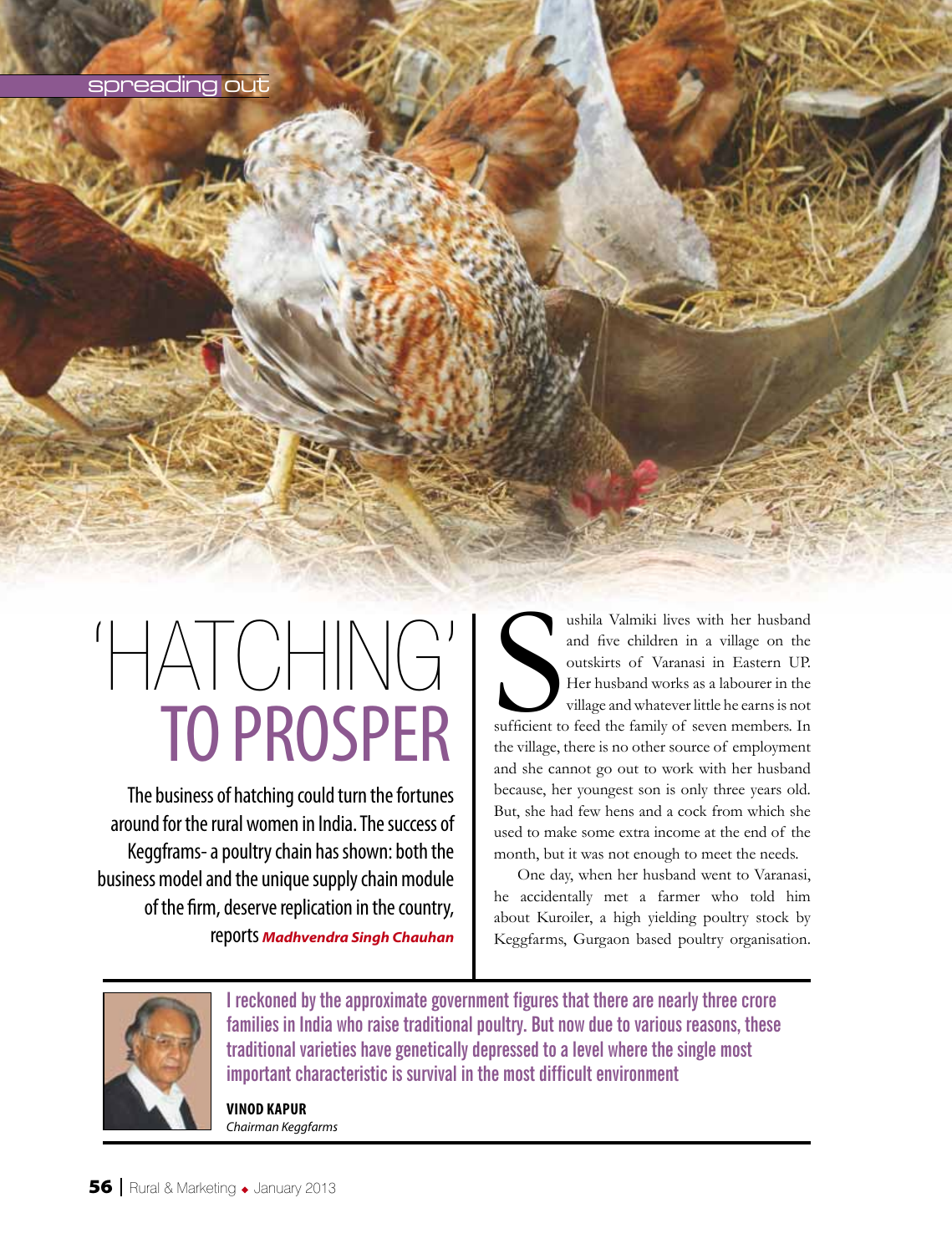# spreading out



The company has developed a robust and improved dual purpose backyard chicken, called Kuroiler, which lays 100-150 eggs per year, which is at least four times more than the desi chicken.

Vinod S Kapur, founder and chairman of the company says, " We as a poultry organisation realised that industrial poultry, which is based on very scientific method was growing very rapidly, however the traditional poultry was dying."

So, the company had a challenge to develop a genetically upgraded chicken that can produce more eggs and is much bigger in size. Kapur shared his experience, "We thought if we could develop a genetically upgraded chicken, which would be much bigger in size and can survive in the same environment with minimal support from the family, we could help these poor women to make poultry a remunerative activity."

 So in the 90s, the company started working towards a sustainable rural specific business model, which potentially could enable 30 million households convert a poorly remunerative traditional poultry keeping into a significantly remunerative activity . According to Kapur, this genetically upgraded breed of poultry can survive in the difficult environment and can lay four times



#### **The Robust delivery model**

Keggfarms sends millions of eggs to its hatcheries in South India to hatch these eggs. Eggs are kept in these hatcheries for 21 days before they are delivered to 1500 mother units in 13 states. These mother units raise these chicks for 3 weeks, vaccinate them and then sell them to 6500 cycle vendors. These vendors make door to door sales in the villages. The organisation has appointed 400 dealers in the country, who raise demand of Kuroiler chicks in the villages and function as a communication bridge between company and mother units. The company collects its money from these dealers. At present, Kuroiler is reaching to nearly one million rural households.

more eggs than the traditional variety.

Now, Keggfarms is already reaching almost one million rural households across 13 states and generate an income of Rs 450 million, primarily from no cost natural agriculture and household waste. And the number is growing year by year.

## FEMALE FOCUS

As Kapur mentions, the traditional poultry is a women centric activity in Indian villages. He explains, "Women who raise poultry in the villages are from underprivileged sections of the society and the poultry they raise do not bring them any returns. But they do it because it is being done for generations in their families."

Keggfarms has developed a very robust supply chain model to reach these villages. Kapur explains the delivery model, "in the three-way delivery model, we send eggs from our farm to our hatcheries. Eggs are kept in the hatcheries for about 21 days and then chicks are delivered to our mother units in different

> parts of the country. These mother units then sell these chicks to cycle vendors, who take them to villages and sell them."

> The mother units raise them in semi-controlled environment for three weeks before they are sold to these cycle vendors. Keggfarms has 1500 mother units and nearly 6500 cycle vendors in 13 states. The organisation has appointed 400 dealers in the country, who raise demand of Kuroiler chicks in the villages and function as a communication bridge between company and mother units. The